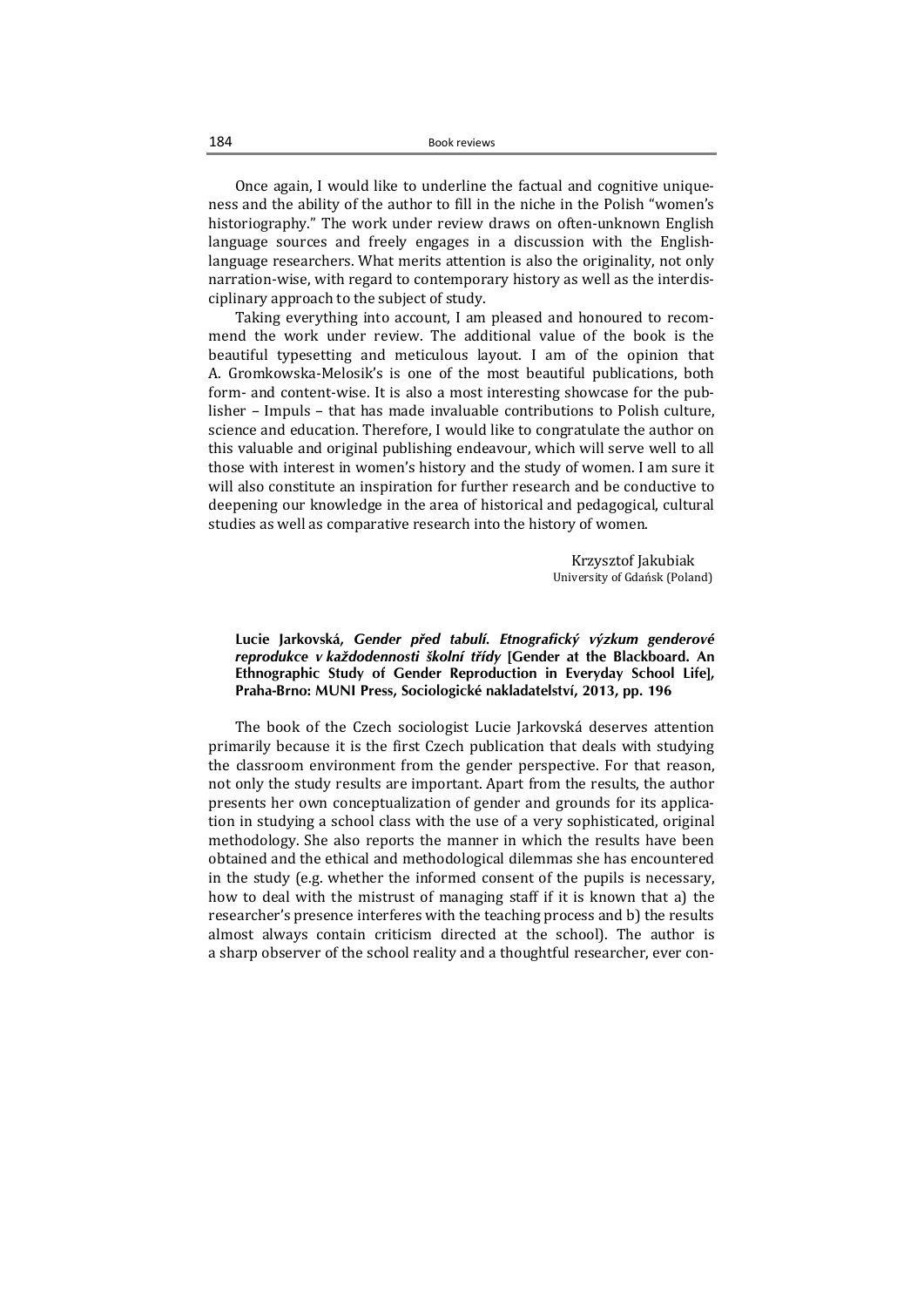fronting her theoretical and methodological knowledge with the data derived from observation, i.e. from the often unpredictable situations and interactions taking place in the classroom. What is more, she also engages her moral sense, empathy and involvement to promote the so-called *gender sensitive education*. 

The structure of the work appears, at the first glance, a classical one. The study consists of an introduction, followed by the theoretical part with justification of the choice of methodology. Further on, the work presents research results, conclusions and the closing part. Research results are structured by topic only, not by research procedure, which produces an original effect of actual participation in the author's research effort, very attractive for the reader. In order to deepen the interpretation but also in line with the selected paradigm of qualitative sociology and the main theoretical assumption, i.e. approaching the gender category not as a static individual feature or a feature ascribed to certain sex category but as a distinction of a social structure, the author refers to extra-class and extra-school context that offers insight in the more general manner of functioning of the gender order in the Czech Republic.

The main subject of the study is the "reproduction of gender in everyday classroom environment", but due to the socially varied personal composition of the observed class the author in her interpretations takes into account also other social categories, primarily age and ethnicity, and sporadically also social class. The overlapping categories of gender and age and gender and ethnicity are discussed in two separate sub-chapters. The work contains a colourful appendix with the drawings of male and female pupils which the author analyses in the last subchapter.

The author's narration is very smooth and fluent and the language she uses is also accessible for non-professional readers. The very nature of the study assumes reference to personal experience, which makes the narration resemble reportage, particularly in Chapter Two. And although the author does not try to conceal her personal involvement and the critical potential of her research, she meticulously observes the scientific rigors separating the research material from her own analyses, putting her own interpretations in the context of similar research conducted by other male and female researchers and in the context of wider structural determinants of functioning of the school system in the Czech Republic.

# **Why gender studies at school? (personal motivations)**

Explaining her personal motivations behind the research, the author refers to her own involvement in gender-sensitive education, asking herself the questions: what does that term actually mean? What would such an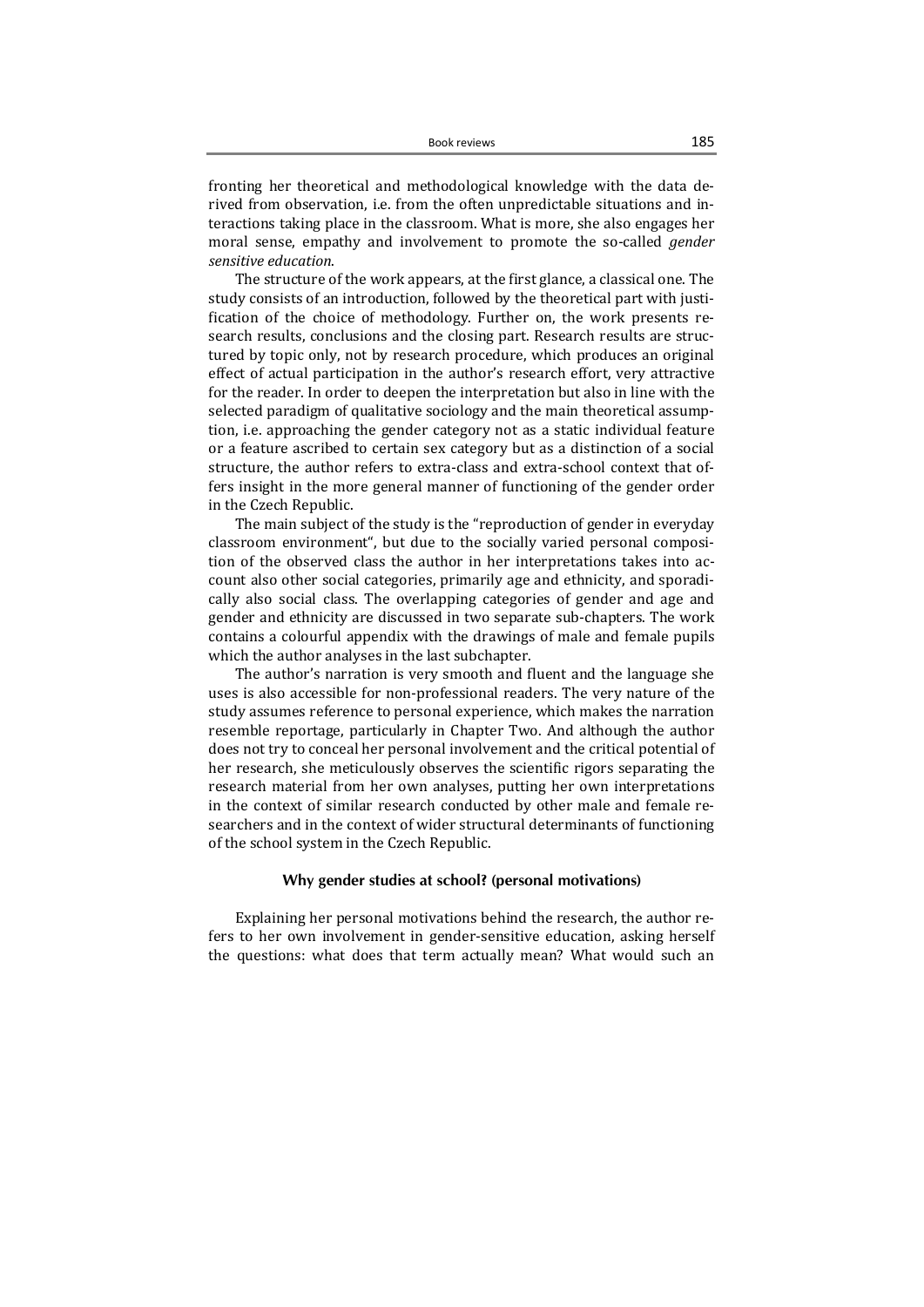education actually look like? In what manner could it function in a "society that is not sensitive to gender at all" (p. 12) and therefore offers no support to gender-involved educators? In this context she recalls the practice of the so-called "non-sexist education" in other countries, based on the elimination of gender stereotypes, which fails to produce the desired effects. She formulates her own definition of gender-sensitive approach at school as "a reflective attitude of striving to understand the mechanisms of gender reproduction in everyday life, continuous evaluation of one's own impact and realizing the multi-dimensional and ambivalent nature of those issues" (p. 12). Gender-sensitive education is not only "a presentation of models of non-stereotypical behaviour" and does not have one fixed definition; instead, it appears to be a "demanding and probably never-ending path of search and reflection" (p. 13).

Many scientific studies have demonstrated that neither male nor female Czech teachers care about or deal with equality of girls and boys in the process of their education.<sup>1</sup> The desire to see and diagnose what is really going on "with gender" in the classroom was the main motivation behind the decision to undertake the research.

# **Theoretical grounds, methodology research inspirations**

In the first part of her work, entitled "How to conduct gender studies at school?" the author presents her theoretical and methodological standpoint, defines the notions of "gender," "childhood" and "gender socialization" and cites gender research at school which she finds most inspiring. She roots her study in the paradigm of interpretative sociology that stresses the construction of meanings in the course of everyday interactions of social actors. She refers mainly to the concept of  $G$ . Simmel and ethnomethodology of E. Goffman. She identifies herself with the ethnomethodological approach to gender (West & Zimmerman, 1987) that treats both gender and sex as social constructs. Ethnomethodology "emphasizes the significance of individuals' interactions as results of the operation of the social structure, yet leaves the individuals their agency, i.e. does not define them a priori as totally determined by social structures" (p. 19). The author directs the attention of researchers to "interactions, practices within the framework of which it is

\_\_\_\_\_\_\_\_\_\_\_\_\_\_\_\_\_\_\_ 

 $1$  "The subject of gender equality in the Czech school system is relatively new. One may observe a distinct evolution in the standpoints of main political parties on the subject over the last twenty years - from the initial ignoring attitude, through underestimation to the final acceptance. However, that acceptance was imposed on the Czech political class by the EU and partly also by academic circles and NGOs, and for some politicians gender still remains the 'necessary evil"' (Smetáčková, 2009, p. 17).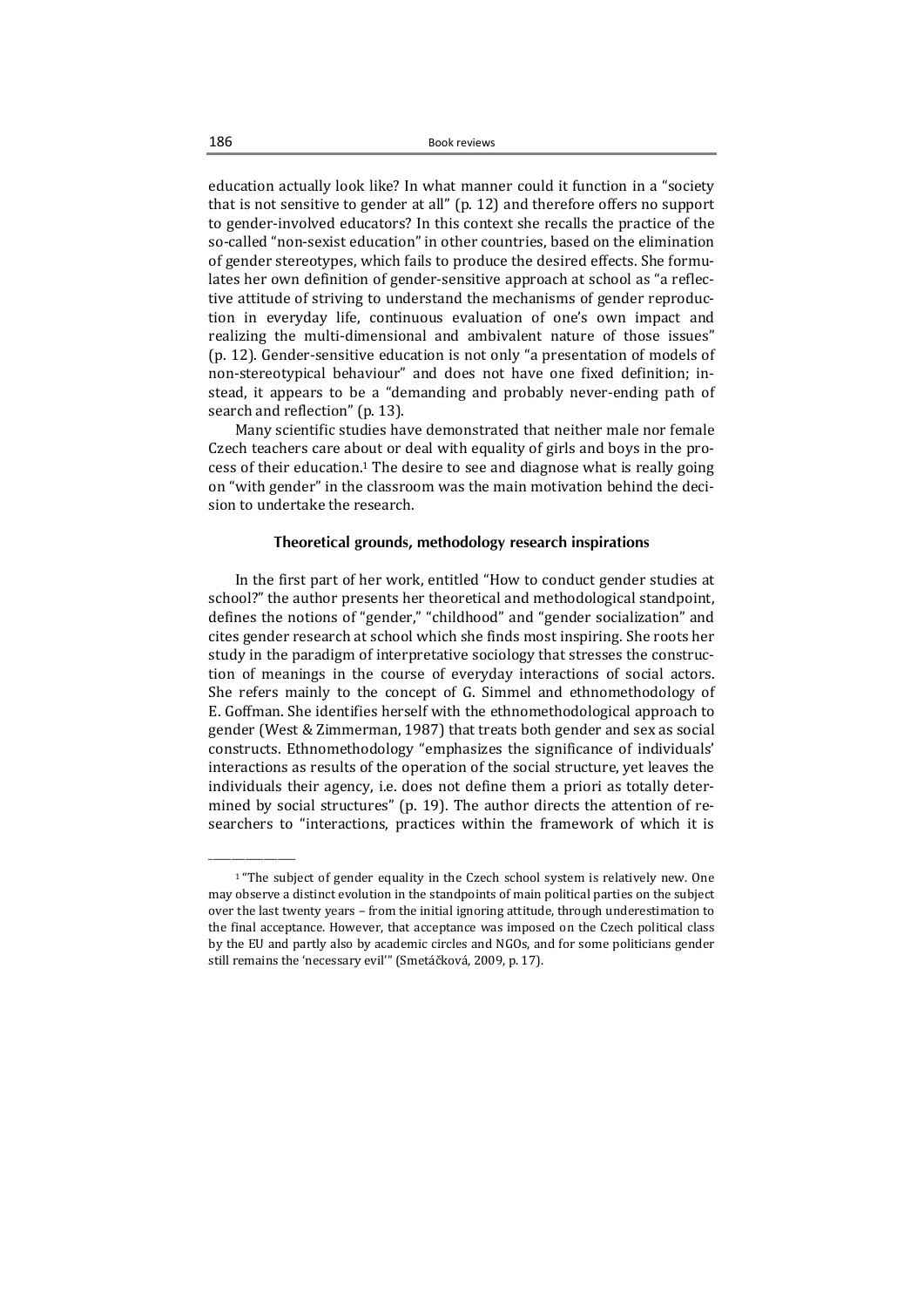settled what is to be considered feminine or masculine and what meanings are ascribed to those categories" (p. 19).

Another theoretical perspective important for the author is the poststructural analysis of power relation, with the obvious reference to Foucault's concept of discourse and the theory of reproduction by P. Bourdieu. "From the point of view of gender reproduction the subject that I find inspiring is the positioning of a subject through discourse in which disciplinary power techniques are involved"  $(p. 15)$ . The post-structural perspective allows one to see in what way the behaviour of an individual is connected with social structures and power.

The author describes her own research method as ethnographic case study focused on (re)production of gender within one school class. The constitutive feature of that method is combining data analysis (observed behaviour, interactions, utterances) with interpretation (ascribing meanings with taking the context into account).

The author decisively rejects the notion of childhood as a biological fact (growing, physical and mental development) or childhood presented in the categories of socialization understood as passive absorption of social roles (including gender roles). According to Jarkovská, childhood is a historical and social construct and the child is an individual endowed with agency and taking a considerable part in his or her own socialization.

Jarkovská also critically views the functional concepts that perceive gender as a social role. "The theory of roles is very attractive for researchers. Social representations of gender roles are easy to identify, e.g. in fairytales, handbooks, advertisements, etc." (p. 28), yet it cannot be used to explain the variability of individual behaviour within a single gender category or gender relations of power existing both in the classroom and in the society. It is only when one finds out how gender "is done" (i.e. how it is constructed) in everyday interactions, what it means to each of the participants, how it relates to holding power in various situations and contexts, what discourse takes part in fixing the gender standards and in which way they are related to inequalities, one has reached a starting point for reflection on new, more equality-oriented ways of organizing the lives of children and teachers in a school classroom.

As her two major sources of inspiration Jarkovská considers the works of Barrie Thorne (2004) and Bronwyn Davies (2003). She stresses that both those researchers "reject the understanding of socialization as a process during which individuals (adults) impose the society-approved forms on other individuals (children), but analyse the processes of gender reproduction in interactions (Thorne) or in discourse (Davies)" (p. 34).

The author conducted her research in the sixth grade of a primary school in one of the districts of Brno (the second largest city in the Czech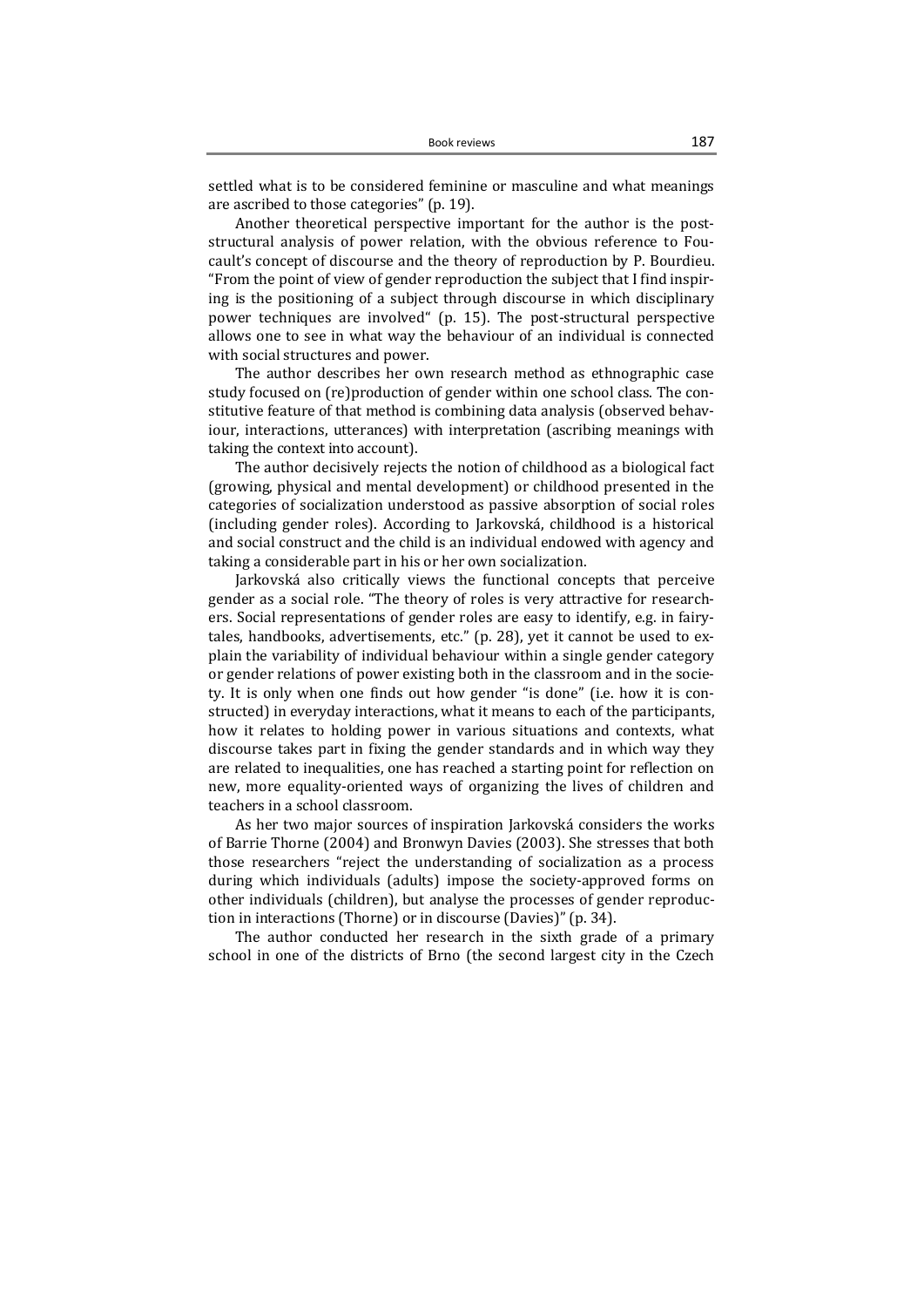Republic). The class consisted of 10 boys and 12 girls aged 11 to 13. During one school vear  $(2005/2006)$  the author witnessed, as an observer sitting in the back desk, almost 60 hours of school lessons and also participated in some school events and outings. The collected research material comprises field notes, audio recordings of lessons, artefacts created by children (drawings, short texts), interviews with children and with the teacher conducting the classes and also the material that the author herself has remembered.

### **Findings**

In the chapter entitled "Gender ethnography in the classroom" the author presents the results of her research. In qualitative research of that kind the results presentation assumes the form of a description and analysis at the same time. The author describes what she has observed or what is included in the text material collected by her and interprets it at the same time. However, the selection of events and utterances to be described is strictly subordinated to the main aim of the study, i.e. finding an answer to the question in what way the behaviour, statements and interactions of the education process participants create or violate the gender order in the classroom. So, interpretation also reveals "cracks" in the monolith of dichotomous, hierarchized gender relations that may be an onset of their change.

Analysing the behaviour of particular boys and girls from the gender point of view Jarkovská observes that although the existing normative division into "masculine" and "feminine" organizes children's behaviour in the classroom, "gender is not stable and does not determine the identity of children as 'girls' or 'boys' (...) Boys and girls produce an abstract continuum of traits, although even that continuum is not stable or unchanging. Gender is something that children actively work with and stress it differently in various situations" (p. 88).

Among the most interesting analyses are those which show gender as a distinction of the social structure. The author demonstrates it using the example of overlapping categories of gender and age. In the school environment, power is related to age; at the same time the age category is presented, similarly to gender, as one of the natural sources of social divisions. Adults rule (teachers, older pupils), children are bound to obey their elders. However, as the author sharply observes, "....that division may also be described as a result of gender divisions, despite the fact that we do not necessarily have to witness the relations between men (with masculine gender) and women (with feminine gender). Masculine gender in the teacher-pupil interaction is represented by teachers (although paradoxically most teachers are women) who personify rules, culture, power and authority, while feminine gender is represented by children (both boys and girls). Children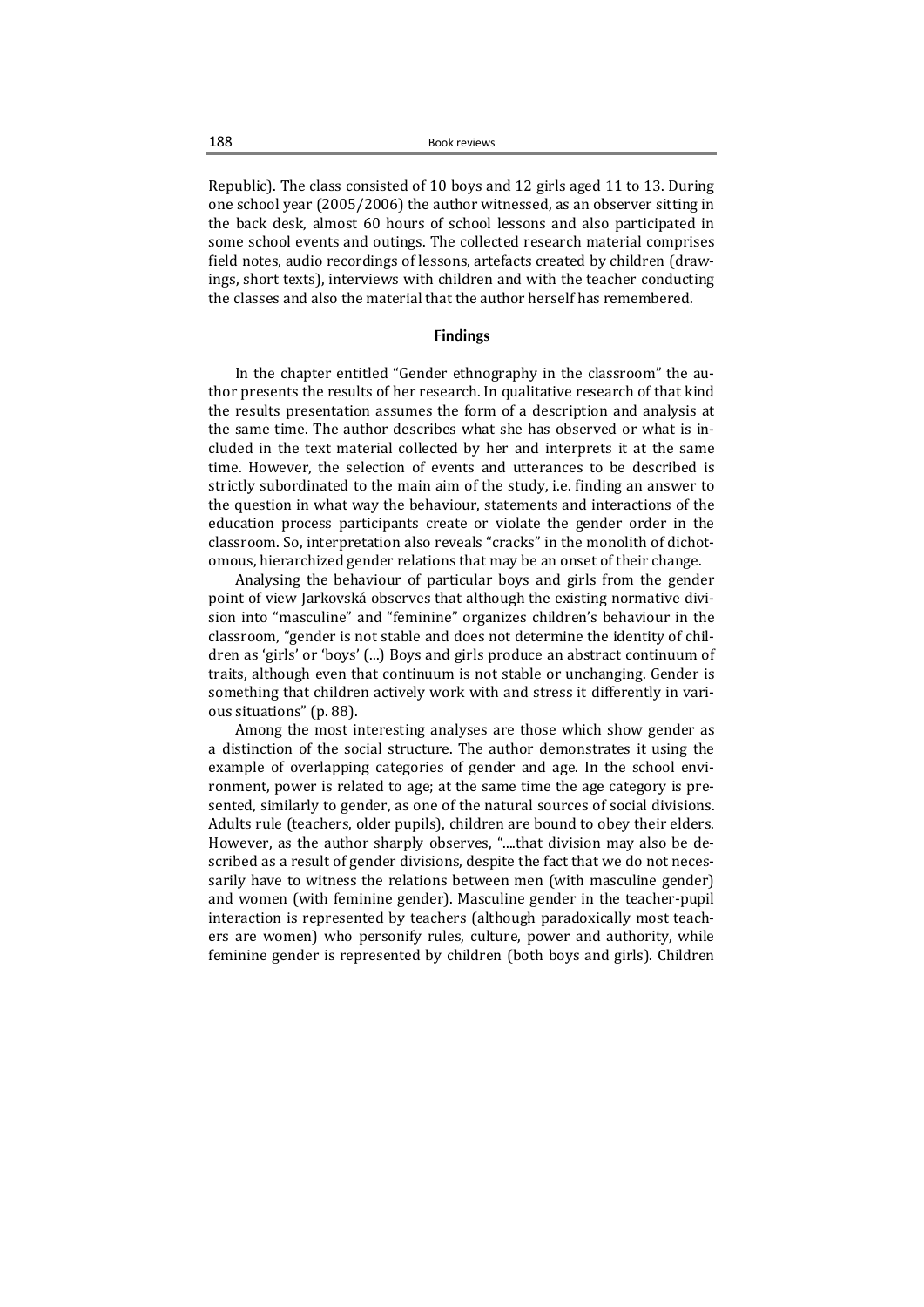are associated with nature, and nature should be cultured by teachers (i.e. by women, in this situation with masculine gender).  $(\ldots)$  This is the example of the way in which gender structures the power relations without a specific connection to particular individuals assigned to a given gender category but in connection with a specific situation. This means that gender appears here as a feature of the social structure, as a quality associated with individuals who hold particular positions in the social structure and not as characteristics common to [all] persons from one sex category" (p. 81).

It is probably the pressure of gendered power structure that determines much stricter judgement of misbehaving girls than misbehaving boys. In the eyes of the teacher with whom the author co-operated, improper behaviour of the boys was "something unacceptable, yet positive at the same time. The teacher associated it with fair-play, directness and being active. The fact that the girls misbehave in a different way did not make them any better. (...) She [the teacher] preferred the class to be controlled by misbehaving boys rather than by "scheming" girls, whose practices are "repellent" and "absurdly devious" (p. 168). Associating boys' active participation in lessons with their unruly behaviour and expecting the girls to be first of all polite contributes to the naturalisation of gender divisions which in the long run proves detrimental to both sexes, as it supports the passivity and invisibility of girls and leads to stigmatization and social exclusion of boys.

Analysing sexual education lessons the author points out at the surprising fact that the discourse dominant in the curriculum and handbooks and the manner of conducting the lessons by the teacher absolutely exclude girls from active, subjective participation in those lessons. Although the sexuological discourse in the Czech society is free from religious restrictions (Czechs are the most secularised society in Europe), by the fact of being anchored in biological and evolutionist explanations it offers a very conservative and discriminating message. Sexual education is concentrated mainly on preventive health care and subordinated to reproductive goals (the author exemplifies it by pointing out at the all too frequent use of the euphemism "the miracle of birth" by the teacher). Girls as young as 11 and their bodies are perceived only through the perspective of their future maternity (grotesque admonitions addressed to girls, telling them not to run around without their slippers on, as this may cause "uterus cold"). Sexual autonomy and sexual activity is ascribed only to the male sex. No female desire or female sexual fulfilment is mentioned anywhere in handbook texts or in the teacher's talk.

In the part of the book devoted to analysis of children's verbal statements (what it means to be a boy/girl, what my life will be like when I am 30 years old) and drawings made after the children were read a feminist fairy-tale, one can hardly be surprised by the children's statements in which, following the existing gender stereotypes, children place men and women in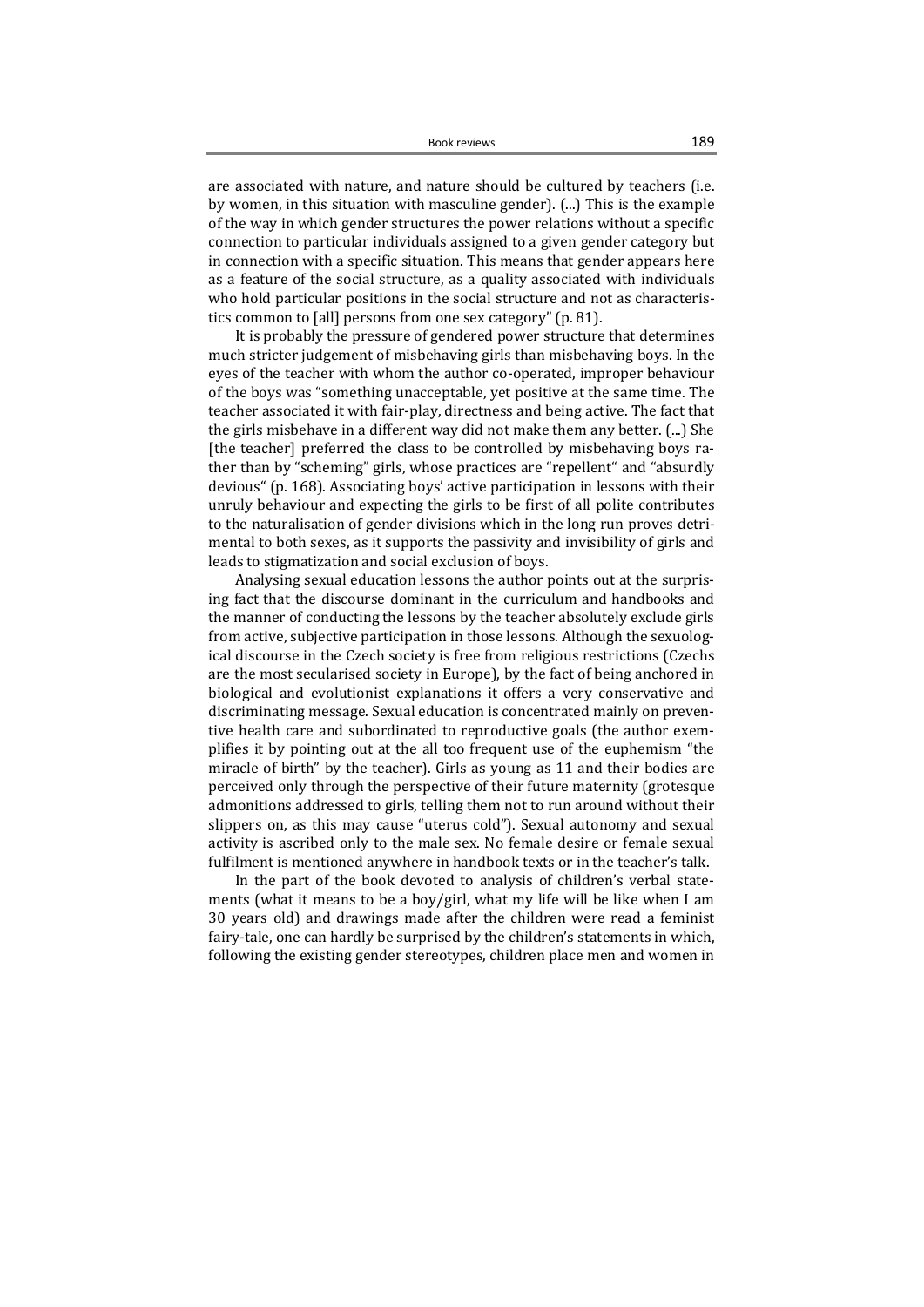distinctly separate categories (different looks, characteristics and activities). Still, it was surprising to see that the division into masculine and feminine was not perceived by children as "natural" but as socially construed by expectations and social norms. According to the author, this is evidenced by the use of the verb "must" by children (*girls/boys must....*), not the verb "be" constitutive to one's identity (girls/boys are...). What is more, children often perceive that division as unfair.

The research employed in an original manner the feminist fairy-tale (Munsch, 1980). Feminist fairy-tales have been devised as a cure-all for gender stereotypes omnipresent in classical fairy-tales. They are supposed to provide different, more equal behaviour patterns for boys and girls (Dryjańska, 2012). However, numerous studies (Kuykendal & Sturm, 2007) prove that simple reversal of roles on which those tales normally rely (it is not the prince that kills the dragon and frees the princess but the other way round) inspire "mistrust" in children and lower the effectiveness of promoting non-stereotypical behaviour. "For feminist fairy tales to meet the needs of a society of children in want of fully realized, complicated characters (regardless of gender), feminist writers need to move beyond straight role reversal. Children see through these fractured fairy tales and do not identify with their one-dimensional protagonists. Feminist fairy tales must be stories in which the main character is empowered regardless of gender" (Kuykendal & Sturm, 2007, p. 41).

Being aware of those limitations, the author did not want to impose her own interpretation of the fairy-tale on children, but she wanted to see in what way children themselves would interpret it. In many cases children's interpretations confirmed the "category-maintenance work" (Davies, 2003), i.e. an attempt to preserve the rigorous division into "masculine" and "feminine," although there were also interpretations which connected masculine and feminine elements in surprising combinations which the author considers to be a potential that could be used, with appropriate approach, for gender-sensitive education.

#### **Conclusions**

Summarizing the major findings of her research, in the conclusion the author returns to the basic practical question: what should actually teachers do if they do not want to discriminate against any of the sexes? Lucie Jarkovská, well aware of the dangers of simple role reversal, but also of the ineffectiveness of the persuasive methods of traditional pedagogy, calls for deeper and more subtle reflection on the functioning of gender at school and allowing the children themselves to practice the gender versatility in a reflective manner. This should be facilitated by treating gender, similarly